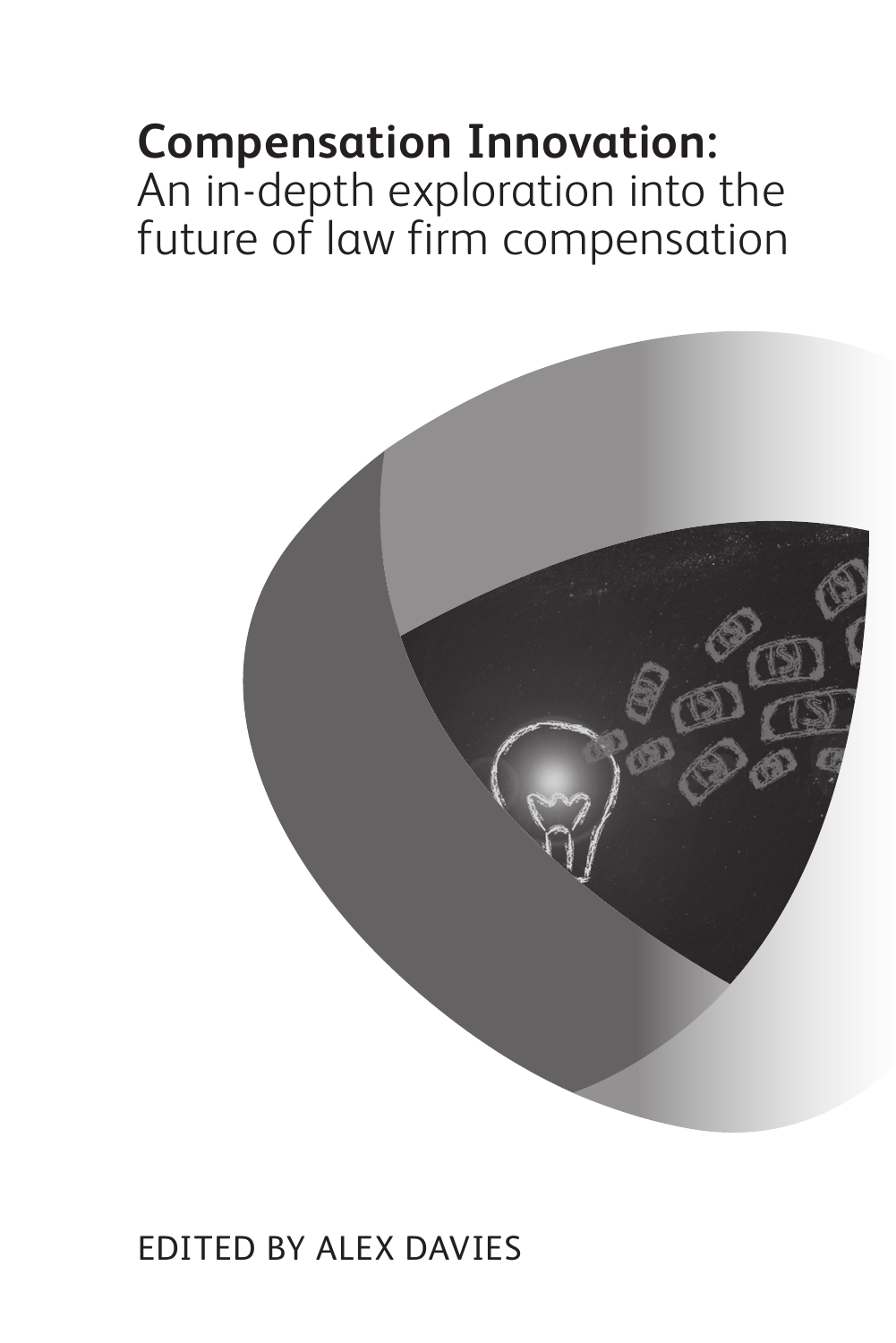### **Head of events and books**

Leah Darbyshire

**Commissioning editor** Alex Davies

Published by ARK Group:

UK, Europe and Asia office 5th Floor 10 Whitechapel High Street London, E1 8QS United Kingdom Tel: +44(0) 207 566 5792 publishing@ark-group.com

North America office 4408 N. Rockwood Drive, Suite 150 Peoria IL 61614 United States Tel: +1 (309) 495 2853 publishingna@ark-group.com

www.ark-group.com

Printed by Canon (UK) Ltd, Cockshot Hill, Reigate, RH2 8BF, United Kingdom

ISBN: 978-1-78358-318-8

A catalogue record for this book is available from the British Library

© 2016 ARK Group

All rights reserved. No part of this publication may be reproduced or transmitted in any form or by any means, except in accordance with the provisions of the Copyright, Designs and Patents Act 1988 or under terms of a licence issued by the Copyright Licencing Agency in respect of photocopying and/or reprographic reproduction. Application for permission for other use of copyright material, including permission to reproduce extracts in other published works, should be made in writing to the publishers. Full acknowledgement of author, publisher, and source must be given.

#### DISCLAIMER

This publication is intended as a general guide only. The information and opinions it contains are not intended to provide legal advice. The publishers bear no responsibility for any errors or omissions contained herein.

ARK Group is a division of Wilmington plc. The company is registered in England & Wales with company number 2931372 GB. Registered office: 5th Floor, 10 Whitechapel High Street, London E1 8QS.

VAT Number: GB 899 3725 51.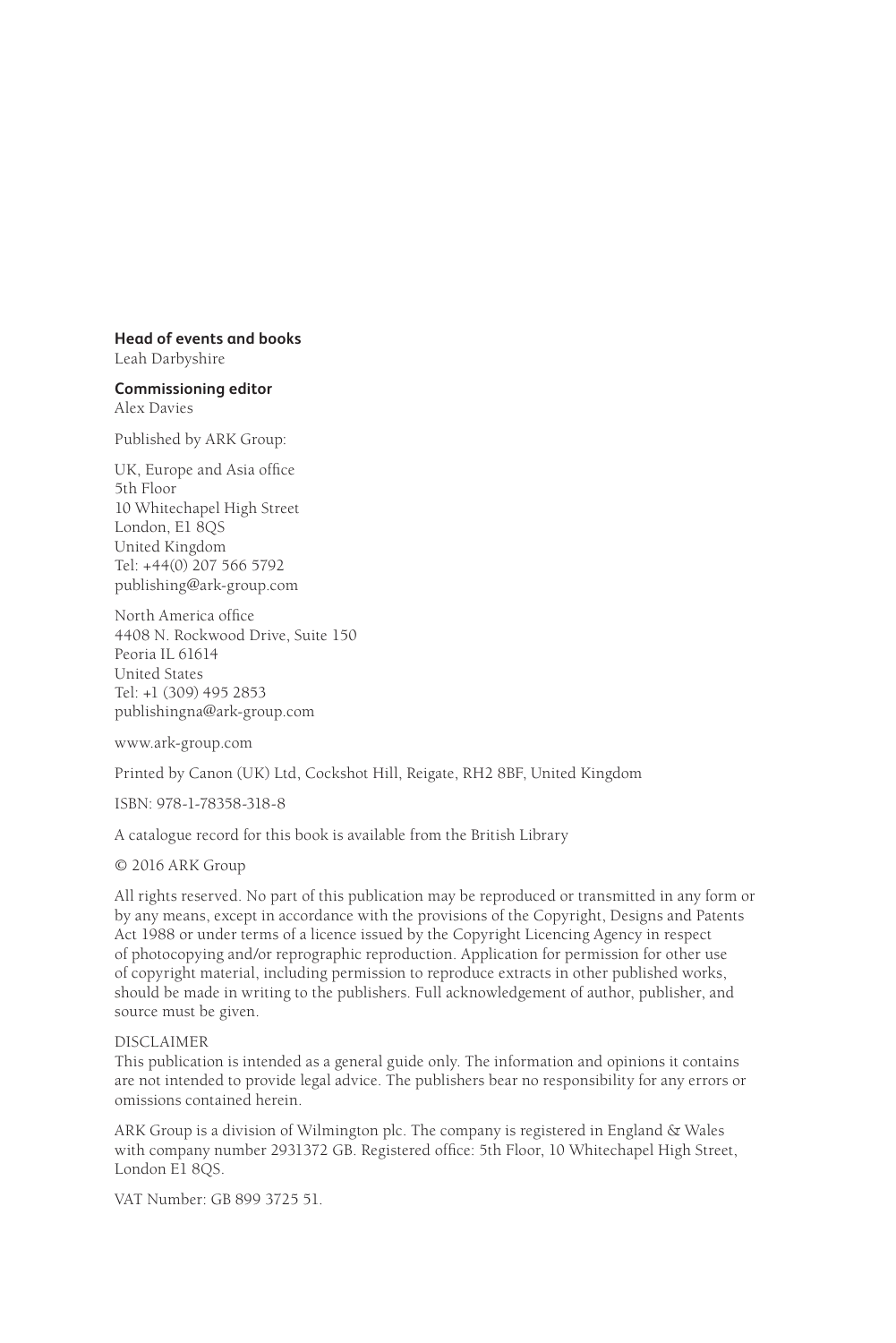# **Contents**

Executive Summary

About the authors

Chapter 1: Why we need to reward people differently *August J. Aquila, principal, AQUILA Global Advisors LLC*

Chapter 2: Compensation in a timeless practice *John Chisholm, consultant, John Chisholm Consulting*

Chapter 3: Common metrics, common methods, and common success – how in-house lawyers and firms can work better together by aligning law firm compensation with client success *Paul Lippe, Advisory Board, Elevate Services and former CEO of Legal OnRamp*

Chapter 4: Staying in the race – why top firms pay so much for associates (even though they lose money on it) *Dan O'Day, vice president, sales and client services, American LegalNet*

Chapter 5: Lateral hire compensation – managing risk vs reward *Rebecca Holdredge, chief operating officer, Decipher* 

Chapter 6: Associate compensation structures that appropriately reward associates and promote the goals of the firm *Arthur G. Greene, principal, Boyer Greene, LLC*

Chapter 7: Reward today or invest in tomorrow? Aligning partner behaviors with the long-term health of the firm *Timothy Corcoran, principal, Corcoran Consulting Group, LLC*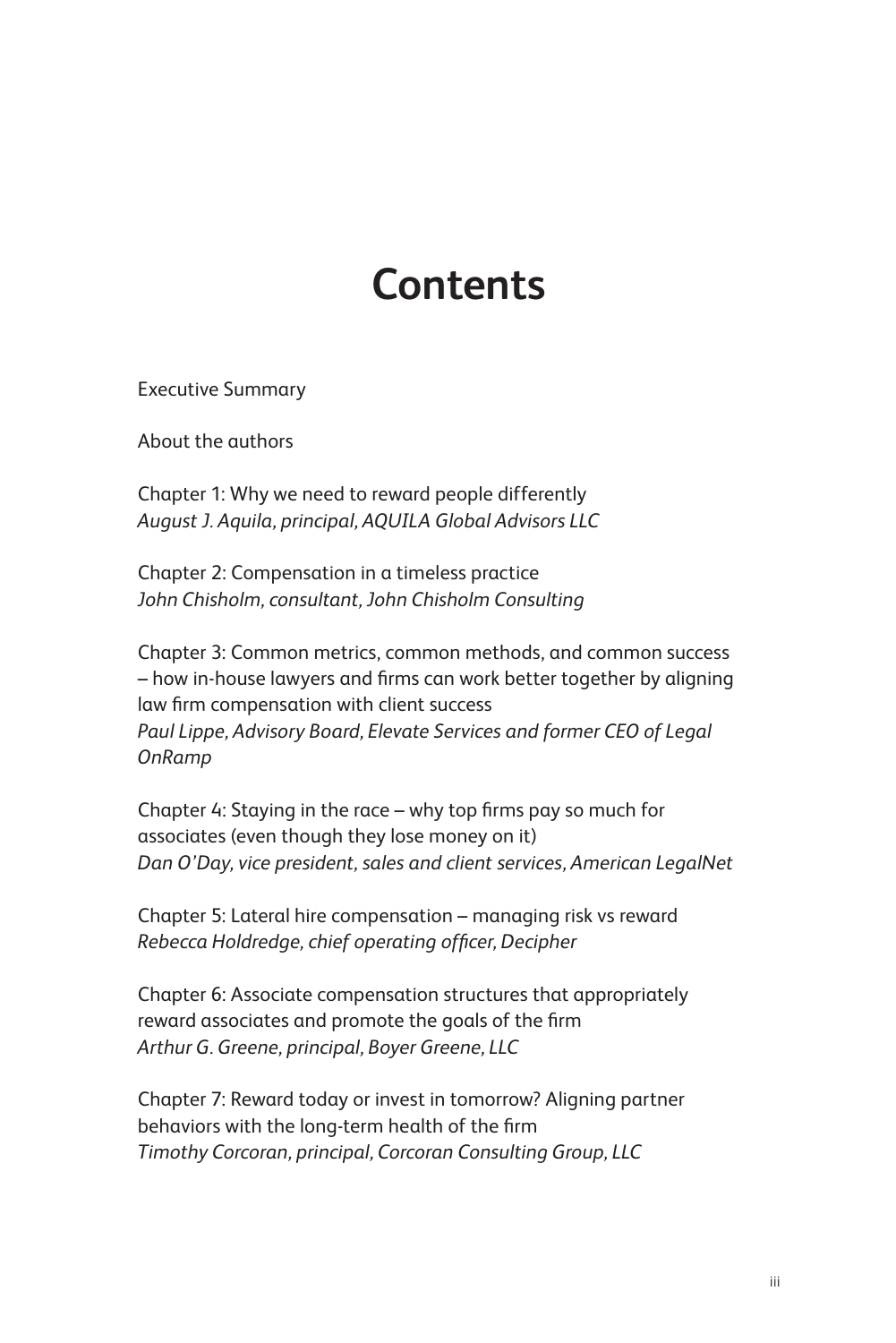Chapter 8: Evolve AND innovate – how law firms need to change in order to keep their reward strategy fit for purpose *Simon Nash, director, Insight Limited and formerly Global HR Director at Carey Olsen* 

Chapter 9: Adopting a total reward approach and segmenting the firm's offering to reflect different employee preferences *Benjamin Viney, director of talent and rewards, and Polina Pavlova, consultant, Willis Towers Watson* 

Chapter 10: Work–life balance and flexible working – who benefits the most, employer, employee, or both? *Nina Gray, CEO, Gray Legal Search*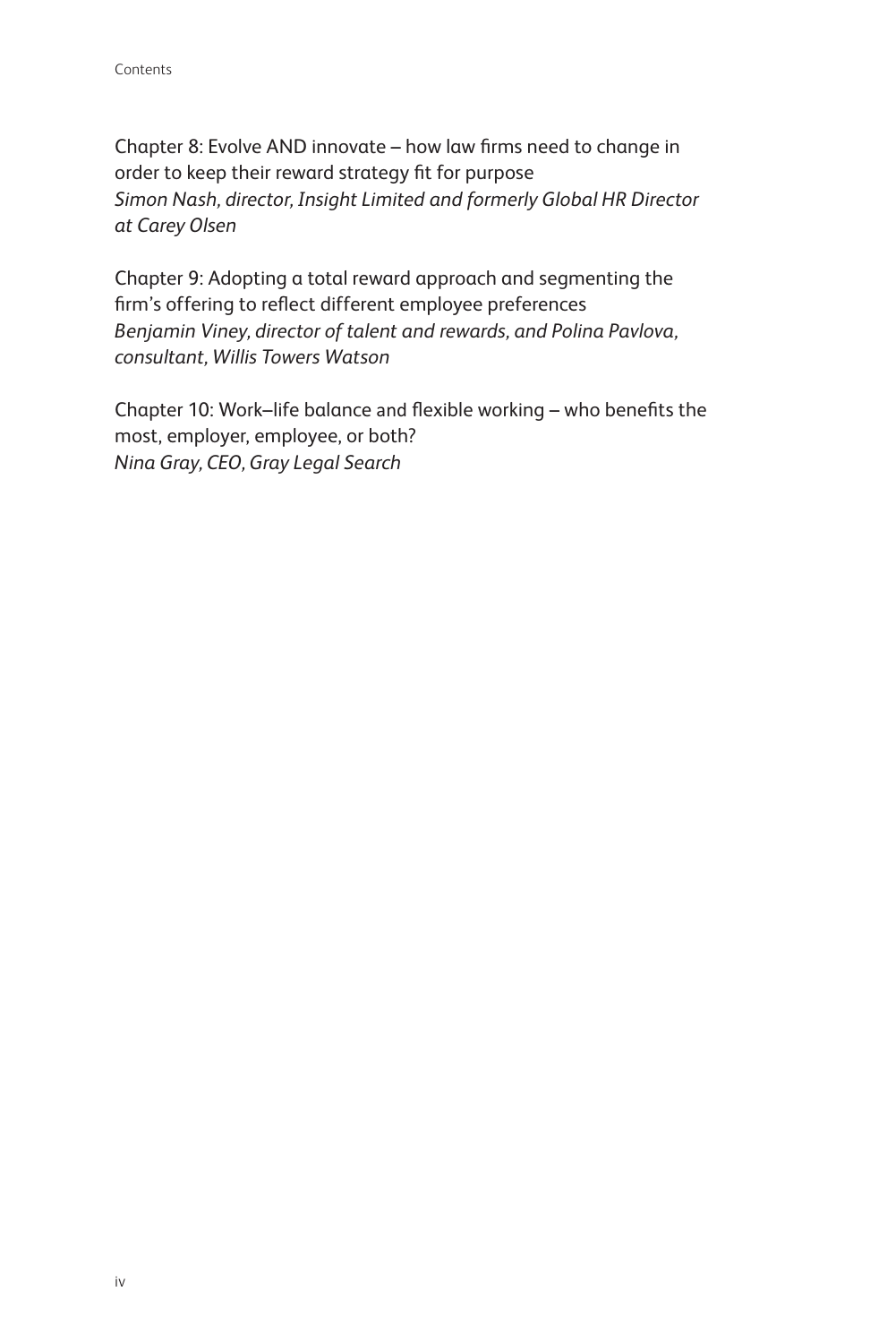### **Executive Summary**

Commentators have argued for many years that law firms need to move forward from their traditional, seniority-based compensation systems. But it's not enough to simply add performance-related elements at the edges of these. Shifting generational-based attitudes; changing career aspirations; increasingly demanding clients; and pricing innovation and development in the range of benefits that can be offered (both financial and non-financial) all conspire to urge firms to rethink how their compensation system operates at all levels, across the whole firm.

By reviewing these emerging factors, *Compensation Innovation: An in-depth exploration into the future of law firm compensation* aims to inspire law firms towards future proofing their compensation systems so that they continue to deliver results as their partnerships age. Exploring also the interplay between compensation and succession planning, and compensation and lateral hiring, the authors keep one eye to the future and the other fixed on the bottom line throughout. The result is thorough and practical advice that enables firms to develop fit-for-purpose compensation systems that can be effectively managed to drive the right behaviors and, in turn, financial success.

In chapter one, August J. Aquila, principal of AQUILA Global Advisers LLC, sets the scene, explaining that many law firms are operating compensation systems that actually hold them back from achieving growth. Economic, social, and market change have rendered traditional compensation models out of date. Changing a compensation system in a law firm may be a herculean task, but it's worth it, August argues, because rewarding high performers has a direct impact on results.

Building on the performance theme in chapter two, John Chisholm, a consultant, urges law firms to stop measuring their professionals and their performance solely by time. John explains how adopting a better business model focused on outcomes and results, and built on valuebased pricing, requires firms to adopt different measurements, rewards, and compensation structures.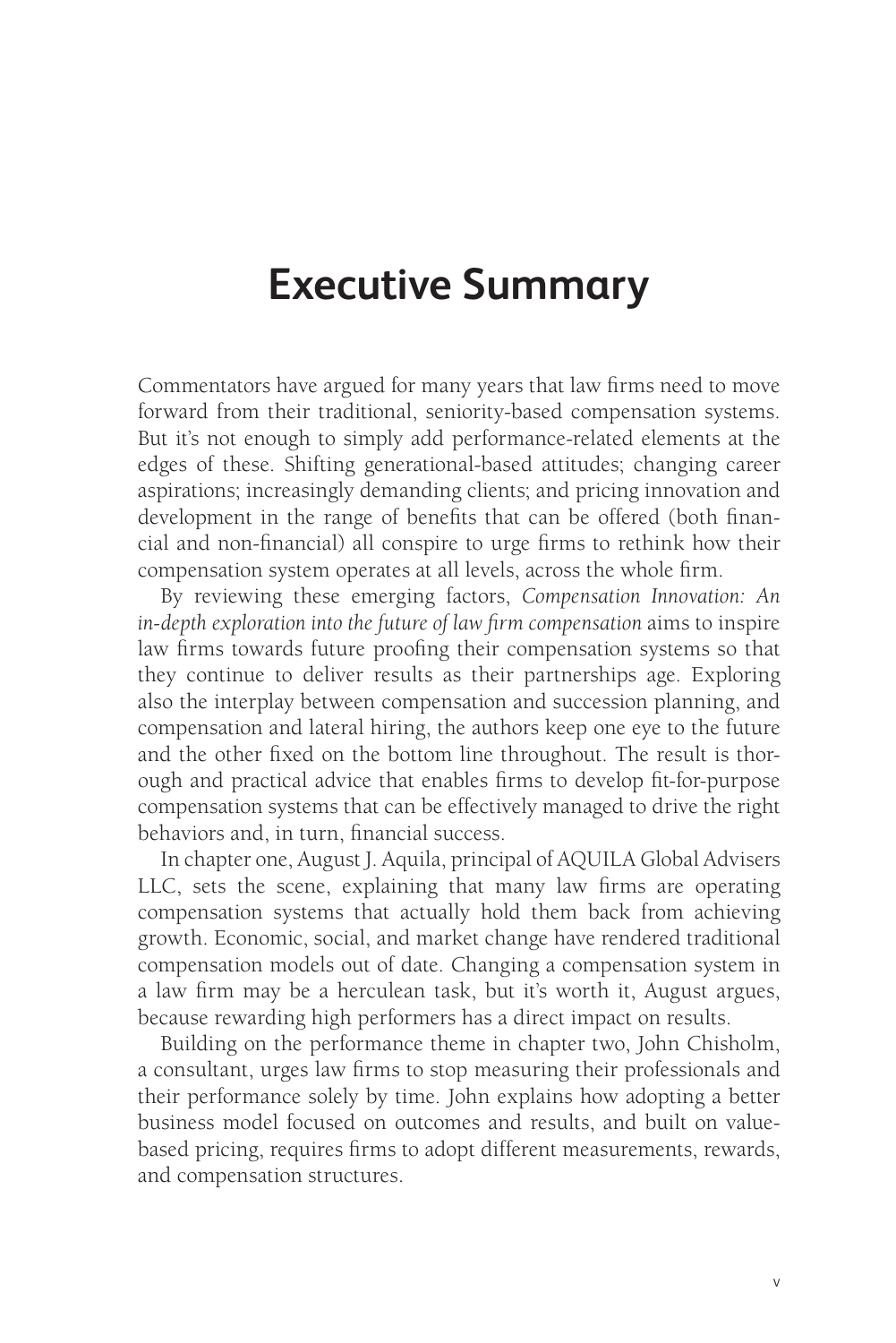Relating compensation innovation also to pricing, Paul Lippe, member of the Advisory Board at Elevate Services and formerly CEO of Legal OnRamp, encourages firms to think about lawyer reward in relation to client success in chapter three. He examines how law firms and their in-house clients can work together to establish common metrics and methods for mutual success.

Any firm innovating its entire compensation system will need to review associate-level compensation, and in chapter four, Dan O'Day, vice president, sales and client services, American LegalNet, explores the reasons why top law firms pay such high rates for associates even though in many cases it is not profitable for them to do so.

Oftentimes, firms are unable to make an educated estimate of what a lateral hire is worth because of the limited background information that is typically gathered during the recruitment process, which may not in itself be accurate. Paying too much for a lateral hire can be costly, but as Rebecca Holdredge, chief operating officer at Decipher, shows in chapter five, conducting effective due diligence not only helps firms assess the risk involved in a lateral hire but also to determine the right price for it.

Not all associates share the same career goals, and associates often serve the firm in different ways, performing different roles according to their strengths and weaknesses. In chapter six, Arthur G. Greene, principal of Boyer Greene, LLC, argues that understanding this is critical to innovating a compensation system that will maximize the contribution of associates and keep the firm financially healthy. Arthur explains that it's not enough to simply redesign the compensation system. Firms need to follow through with effective management of the compensation process afterwards, too, in order for the project to be successful.

Two common and daunting compensation challenges facing law firm leaders today are associate elevation and succession planning. In chapter seven, Timothy Corcoran, principal, Corcoran Consulting Group LLC explores, at one end, how we identify and reward those who are destined for a partnership stake and, at the other, how we reward partners approaching retirement and the transition of client work to younger partners.

The law has evolved over time and so lawyers tend to prefer innovation by small increments. But in every generation there are one or two individuals, or firms, who redefine an area of practice with a bold paradigmatic change of the sort one more commonly expects to find in sectors such as tech or investment banking. When those changes are successful, they set the scene for the next phase of incrementalism within that new paradigm. In chapter eight, Simon Nash, director of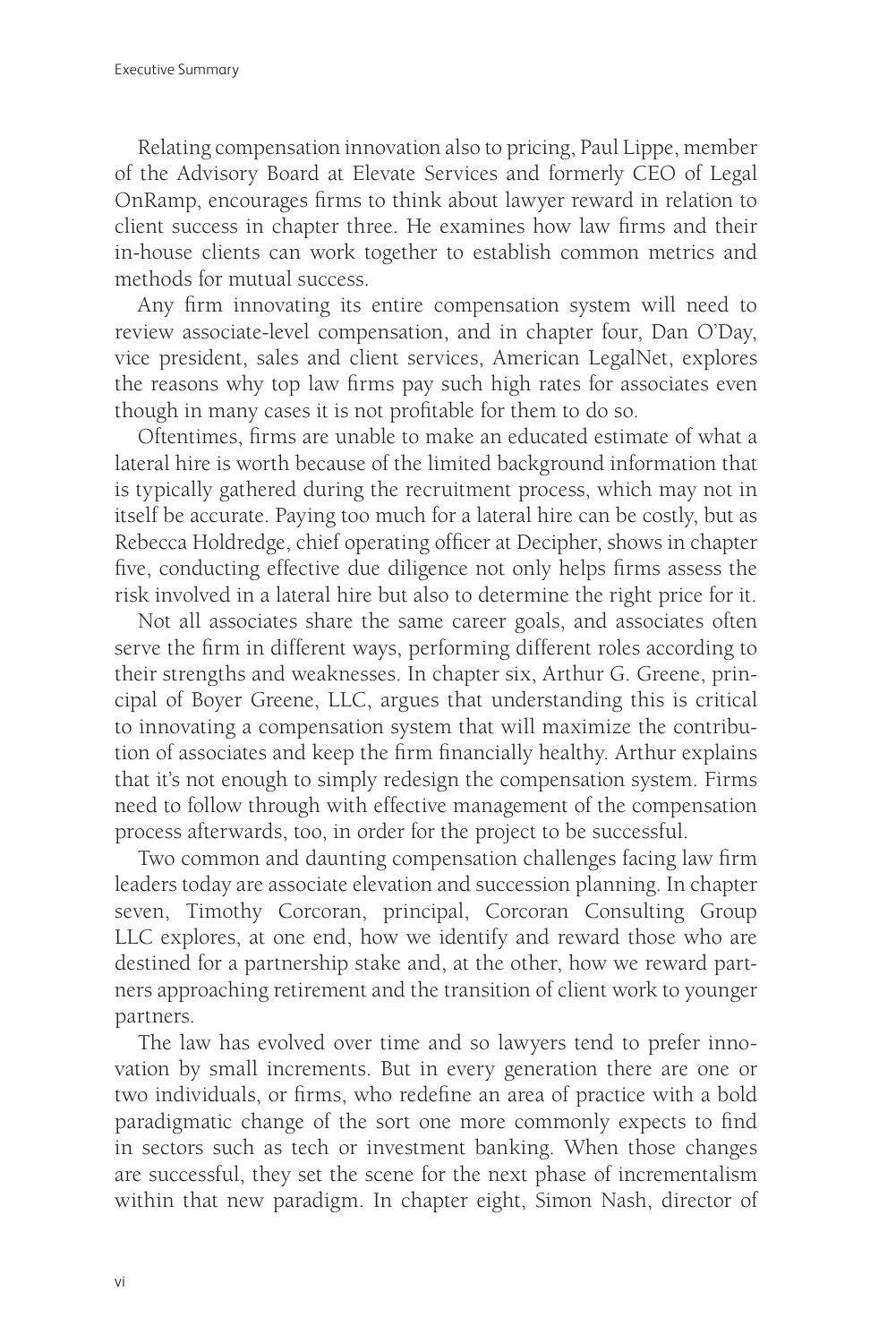Insight Limited and former global HR director at Carey Olsen, shows how practices of different sizes have sought to innovate their reward structures, demonstrating how solid management outcomes can be achieved, whether in terms of the Maister model variables of margin, pricing, utilisation, and leverage, or through a psychological analysis of extrinsic and intrinsic work motivators.

In chapter nine, Benjamin Viney, director talent and rewards, and Polina Pavlova, consultant at Willis Towers Watson, take a holistic view and discuss the lawyer's total reward package which they break down into four key areas – foundational rewards; performance rewards; career and environmental rewards; and the employee experience as a whole. Benjamin and Polina demonstrate that you can then segment your approach to take account of the different preferences of your employees.

Forming part of career and environmental rewards is work–life balance, and in chapter ten, Nina Gray, CEO of Gray Legal Search, explores how this operates as an employment benefit in more detail, weighing up the benefit to the employee as against the cost to the law firm of making it happen. Nina will explore the various options that firms can deploy, including the use of shared office spaces and 960 working, and the impact of flexible working on social interaction and data security.

Taken as a whole, *Compensation Innovation: An in-depth exploration into the future of law firm compensation* offers fascinating insight into how compensation models in law firms are changing, and how these may result in improved performance, higher retention rates of star players, and a more competitive market.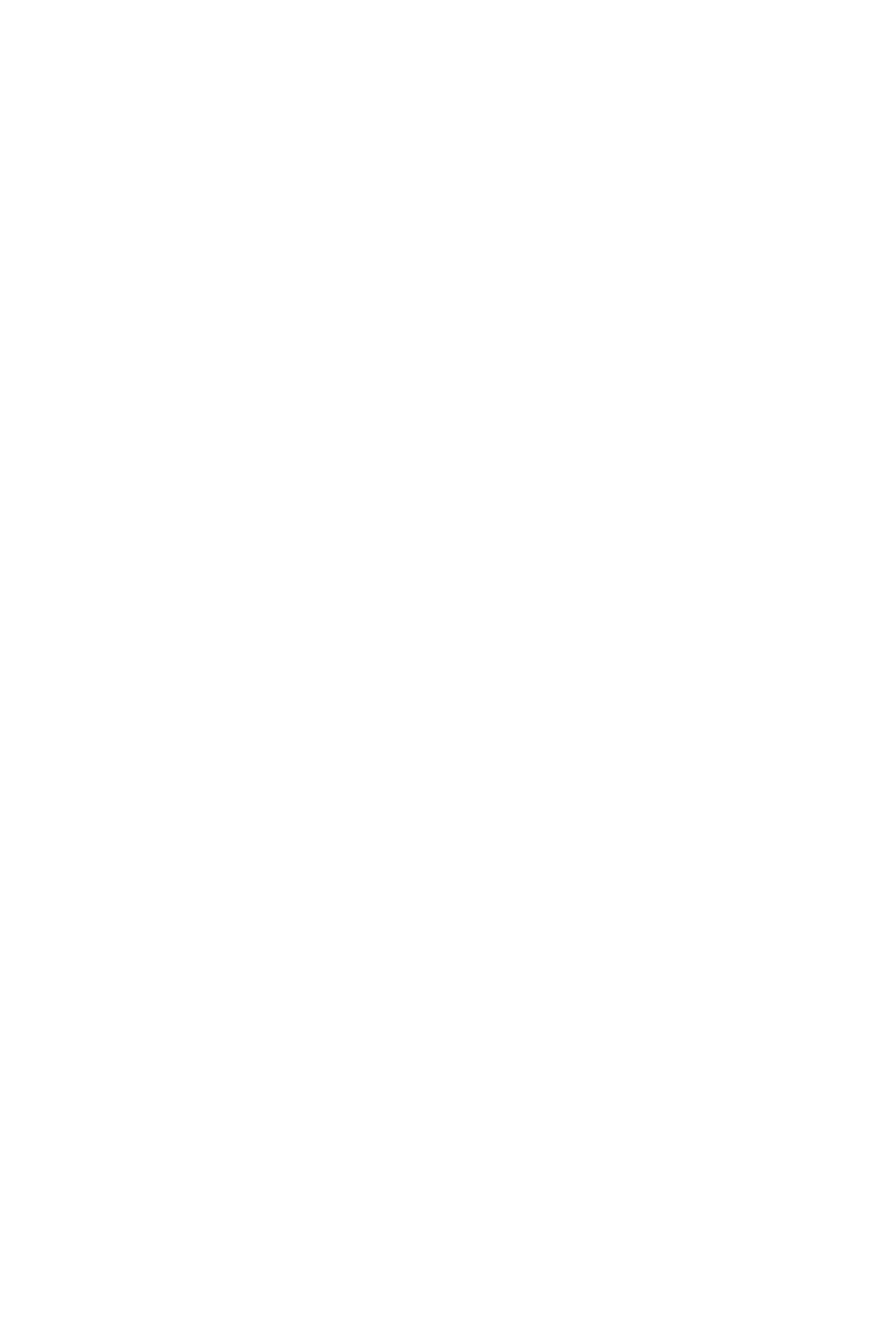## **About the authors**

**August J. Aquila** is an internationally known speaker, consultant, and author, and has held leading positions in the accounting profession for more than 30 years. He held several executive leadership positions with American Express Tax and Business Services, Inc., was a partner in a top-50 accounting firm in Chicago, and regional marketing director for Coopers & Lybrand in Chicago.

August specializes in helping firms develop performance-based compensation plans, transitioning firms from one generation to another, creating transformational strategic plans, conducting dedicated M&A searches, and taking firms to the next level.

In 2004, 2007, and 2009 to 2017 he was selected as one of the "Top 100 Most Influential People in The Accounting Profession" by *Accounting Today*.

He is the author of hundreds of articles and several books on practice management, mergers and acquisitions, and compensation plan designs.

Now a recovering third generation lawyer, **John Chisholm** was previously a partner, managing partner, and chief executive of two major Australian law firms before establishing his own advisory practice in 2005 to share his expertise and experience with professionals who look to maximize the wellbeing of their people and their firm's business performance. A commentator and advisor in the profession, he speaks, writes, educates, facilitates, coaches, and consults in Australasia, the US, and the UK. As a lawyer, John experienced at first hand the benefits and drawbacks of the legal profession pricing its services solely by reference to time.

**Timothy B. Corcoran** is principal of Corcoran Consulting Group, LLC, and was the 2014 president of the Legal Marketing Association. A former CEO, he specializes in helping law firm and law department leaders adapt and profit during a great time of change. He authors Corcoran's Business of Law blog and can be reached at tim@corcoranconsultinggroup.com.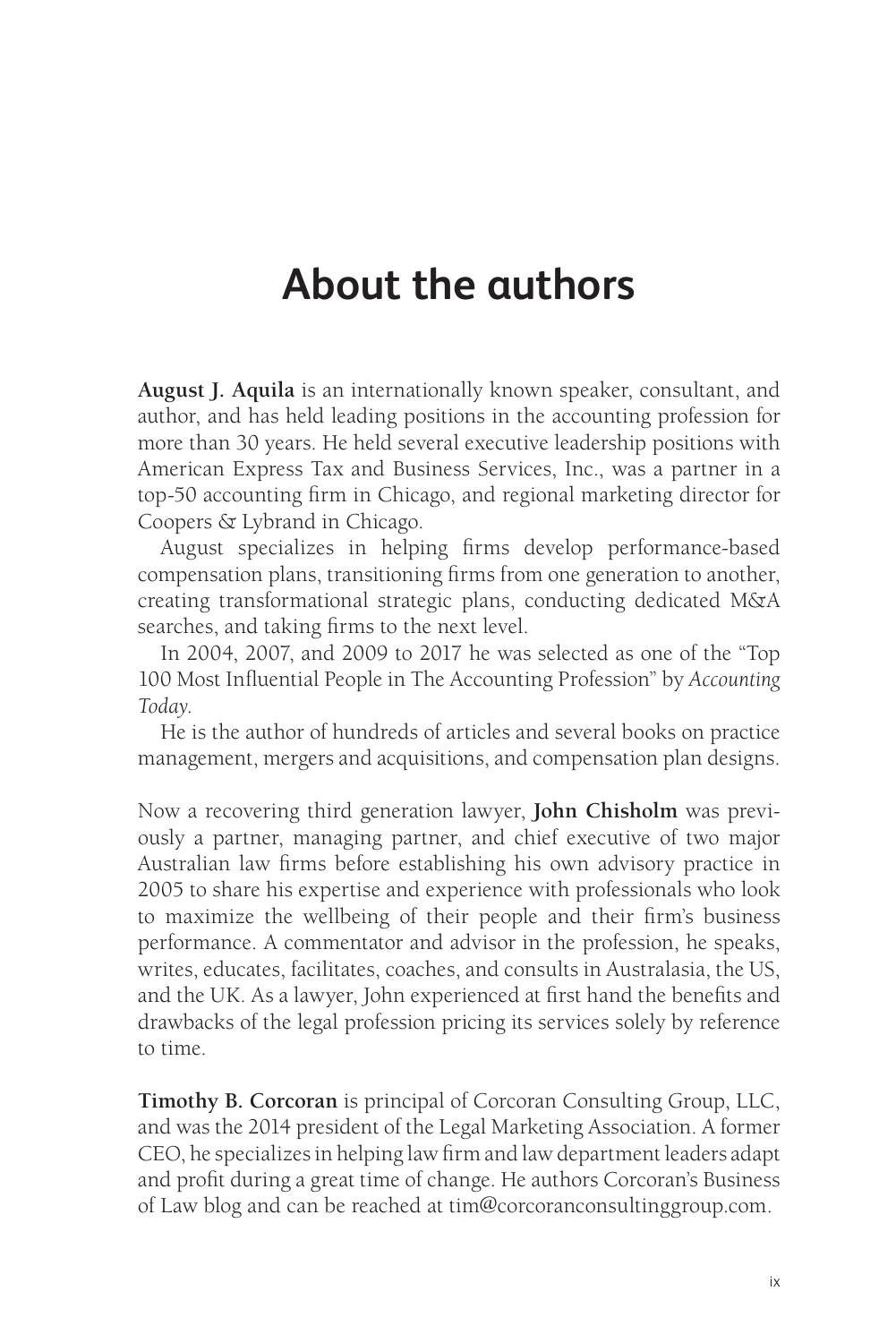**Nina Gray** is CEO of Gray Legal Search and a globally experienced recruitment consultant and search executive, placing lawyers and executives for over 30 years across the USA, Latin America, Europe, the Middle East and Africa.

**Arthur G. Greene** received an AB from Syracuse University in 1964 and an LLB from Boston University in 1967. He joined the law firm of McLane, Graf, Raulerson & Middleton in 1967 and became a partner in 1974. Arthur established a statewide trial practice, which focused on land use litigation, tax abatement appeals, environmental litigation, business disputes, and personal injury cases. The firm grew from 13 to 27 lawyers in four statewide offices. He was involved in the management of the law firm from 1980 to 1992, serving during those years as a member of the management committee and as managing partner for a three-year term from 1985 to 1988. In 2000, he established a small law firm in which he practiced for a number of years. Arthur has lectured and conducted workshops, and written articles and books on a variety of law firm issues, including trends in the profession, responding to client demands, implementing alternative billing methods, marketing, leveraging with legal assistants, associate training and career development, creating and organizing effective practice groups, evaluating solutions to financial challenges, trends in partner compensation, affecting change in the law firm culture, succession planning, and preparing lawyers for the future.

Arthur is a long-standing member of the American Bar Association and has served in many capacities in the ABA's Law Practice Management Section, including past chair of the section and present finance officer and liaison to the ABA Commission on the Billable Hour. He is also past chair of the ABA Standing Committee on Legal Assistants. He is past chair of the New Hampshire Bar Association's Law Practice Management Section and a past member of the Bar's Future of Law Practice Task Force. He has served on the advisory board of the Legal Assistant Management Association, is a past member of the Conference Committee of the Association of Legal Administrators, and is a fellow of the College of Law Practice Management.

**Rebecca Holdredge**, chief operating officer at Decipher, is a business leader with over 15 years of innovation, analytics, and operational experience within professional services organizations. As an actuary, attorney, and Six Sigma Black Belt, she has a passion for logic and process improvement. She joined Decipher from Bryan Cave LLP, where she managed an award-winning group focused on encouraging attorneys to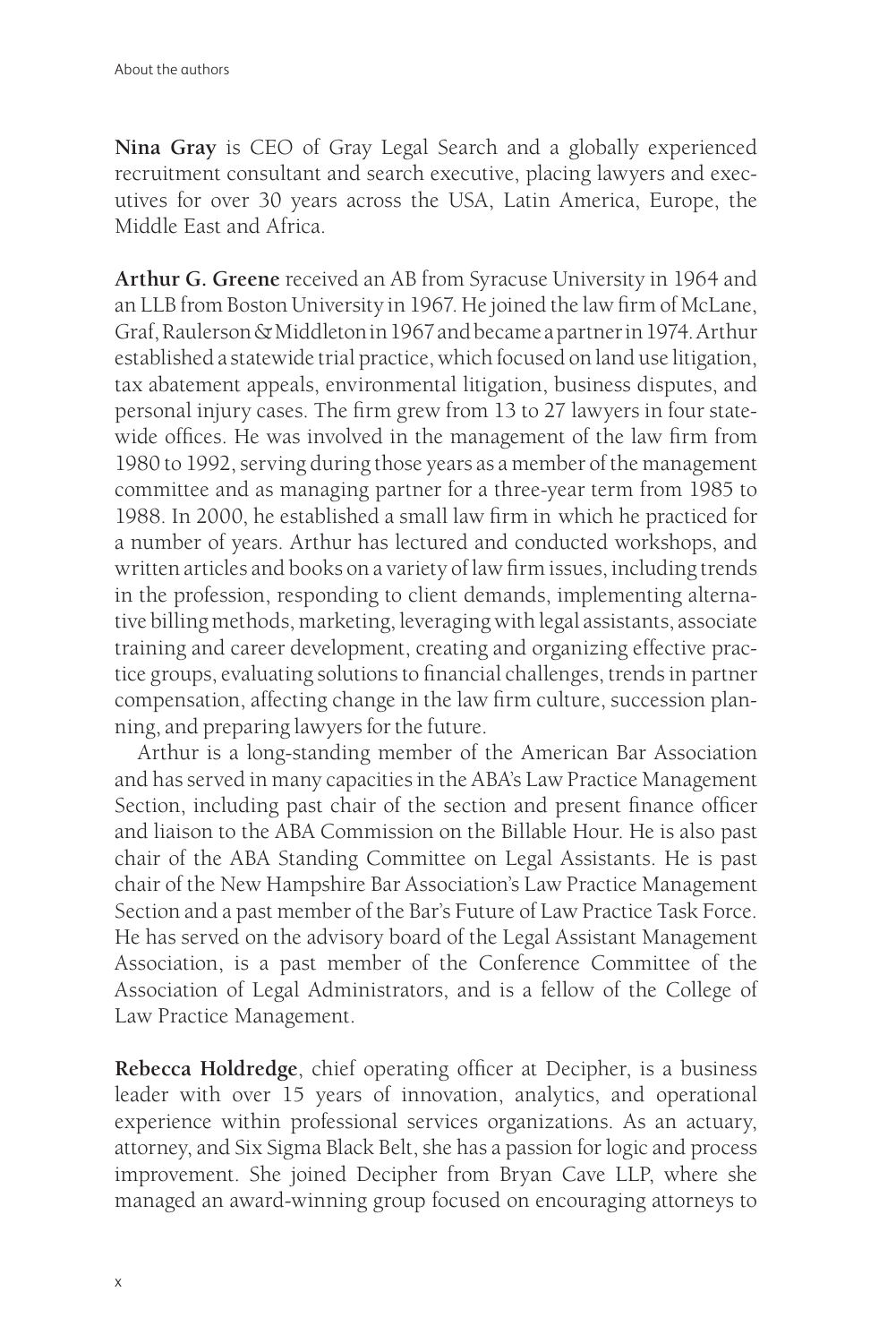improve efficiency, transparency, and quality by developing best practices and leveraging technology. Rebecca is credentialed as a Chartered Enterprise Risk Management analyst through the Society of Actuaries. She earned a JD, magna cum laude, from Tulane University School of Law, and a BS, magna cum laude, in Math and Computer Science from Washington University in St Louis. Decipher is an independent corporate intelligence provider that assists firms with reducing the risk of a bad executive-level hire.

**Paul Lippe** is a member of the advisory board of Elevate Services, which acquired OnRamp Systems, where he was CEO. Paul is focused on metrics and performance improvements for legal departments, particularly around M&A, divestitures and commercial contracting.

Paul was at various times general counsel and senior vice president of business development and corporate marketing at Synopsys, an electronic design automation company. Paul was also CEO of Stanford SKOLAR, a medical digital library and e-learning company spun off from Stanford Medical School. A graduate of Yale College and Harvard Law School, Paul speaks and writes regularly about the "new normal" in law. Prior to law school he was a special assistant to Senator Daniel P. Moynihan (Democrat, New York) and was chairman of the Colorado Air Quality Control Commission.

**Simon Nash** read his LLB at the University of Bristol, UK, and qualified as a chartered fellow of the CIPD while serving as global human resources director of Carey Olsen, a prestigious offshore law firm. While at Carey Olsen, Nash doubled the headcount while the firm tripled financial turnover and achieved tier one rankings across all practices. Nash's work was also recognised with, inter alia, the HR Distinction Award and HR in Law Award. Now Simon runs Insight, a human factors advisory firm, and ValueMetrix, a CSR consultancy. He also has interest in two tech start-ups in the HR data analytics space.

**Dan O'Day** is vice president of sales and client services at American LegalNet. A growth-focused leader, Dan combines strategic and tactical expertise with strong qualifications in business development, process redesign, and general management. Dan has over 20 years of experience in the legal industry. That experience includes managing business units for Thomson Reuters including Elite's business development product lines and services. He holds a J.D. and M.B.A. from Pepperdine University and is licensed to practice law in California.